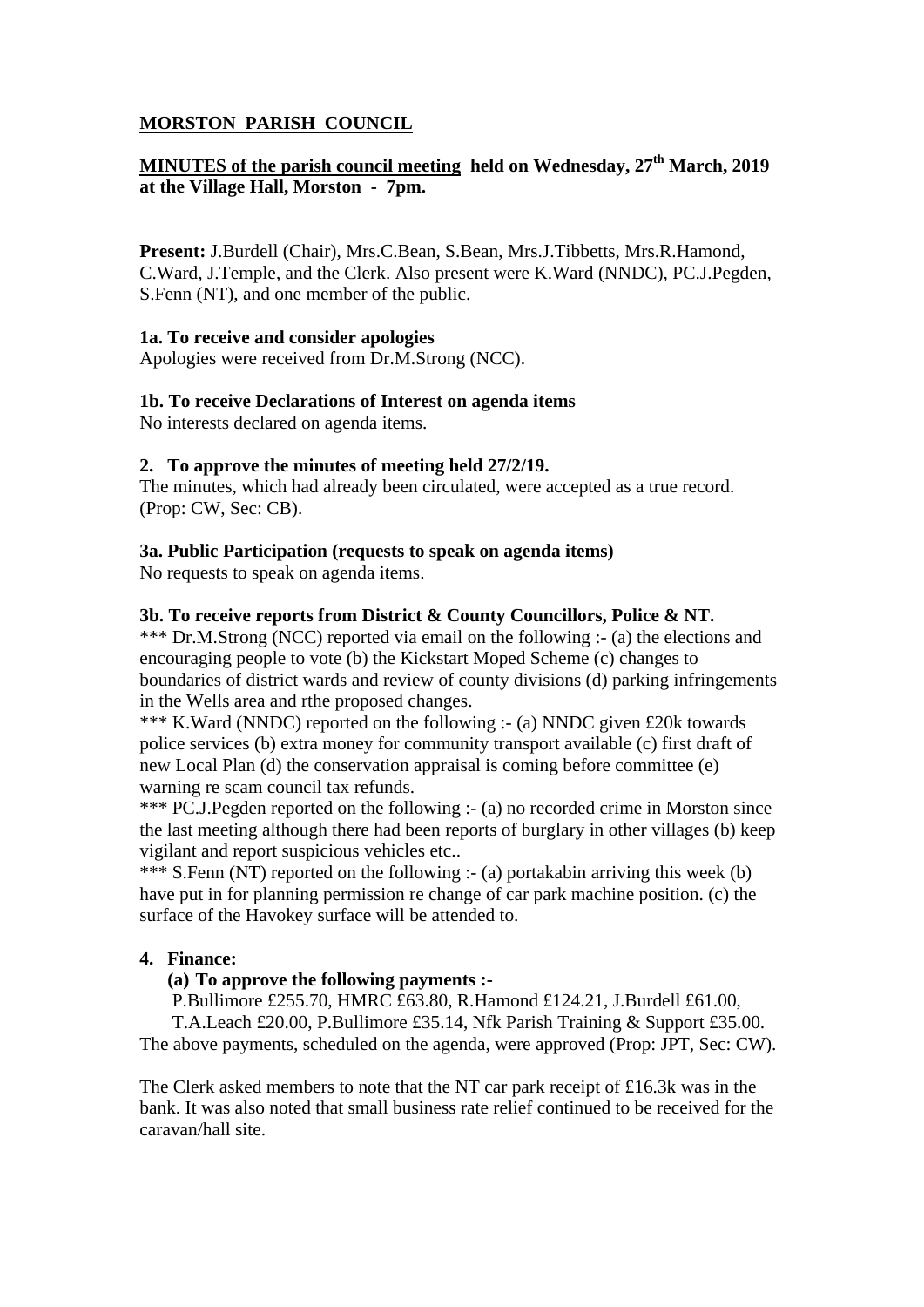#### **5. Planning:**

**(a) To note decisions & information received from NNDC since last meeting.** Nothing received.

**(b) To consider planning applications received since agenda was printed** None received.

#### **(c) To note consultation on NNDCs First Draft Local Plan.**

It was noted that this consultation ran from 7/5/19 to 19/6/19. The matter would be carried forward in order that members might attend "drop-in " events in Holt on 15/5/19 or Blakeney on 29/5/19. K.Ward spoke re the plan and stated that nothing much changed for Morston and the village would be still classed as "countryside" from a planning perspective.

#### **6. Highways and Footpath Matters:**

**(a) To receive update re the proposed path through the Churchyard** Nothing further to report.

## **7. Meetings & Conferences (announcements & reports)**

No new announcements.

## **8. Caravan Site and Village Hall:**

## **(a) To consider purchasing new chairs for the village hall**

JPT reported on this matter stating that chairs ranged in price from around £15 each up to £50 or more. Banqueting chairs, preferably padded, were required and it appeared that the price range of  $£20 - £25$  would be suitable. They would need to be stackable and preferably have a suitable trolley for their easy movement. Pictures of examples were shown to members and it was agreed that this would be considered further when JPT had a small "short list" and further details.

#### **(b) To review the caravan site tenancy agreement**

Moving on from the last meeting members decided that boundary fences and hedges needed replacing. The Chair had met with a contractor regarding the western boundary hedge on Quay Lane who had agreed with members thoughts that it needed replacing as it virtually consisted of ivy. Members agreed to approach a fencing contractor with a view to erecting a fence on this boundary which would be removed when a new hedge was established. (Prop: JPT, Sec: JB). It was suggested that a suitable hedge might be formed by using holm oak.

## **(c) To consider purchasing audio equipment for the village hall** It was agreed that JPT purchases a wireless microphone as per her illustration shown to members (Prop: CW, Sec: CB).

# **9. To receive update re the Morston Regatta. (2019) (CW).**

CW informed members that the band, as used last year, was not available this year. He hoped a suitable replacement could be found.

# **10. To note & consider the parish council elections in May, 2019.**

The Clerk reminded members of the forthcoming timetable and it was agreed that nomination papers would be completed after the meeting. He would be attending the NNDC offices on 28/3/19 to submit and have validated all nomination papers.